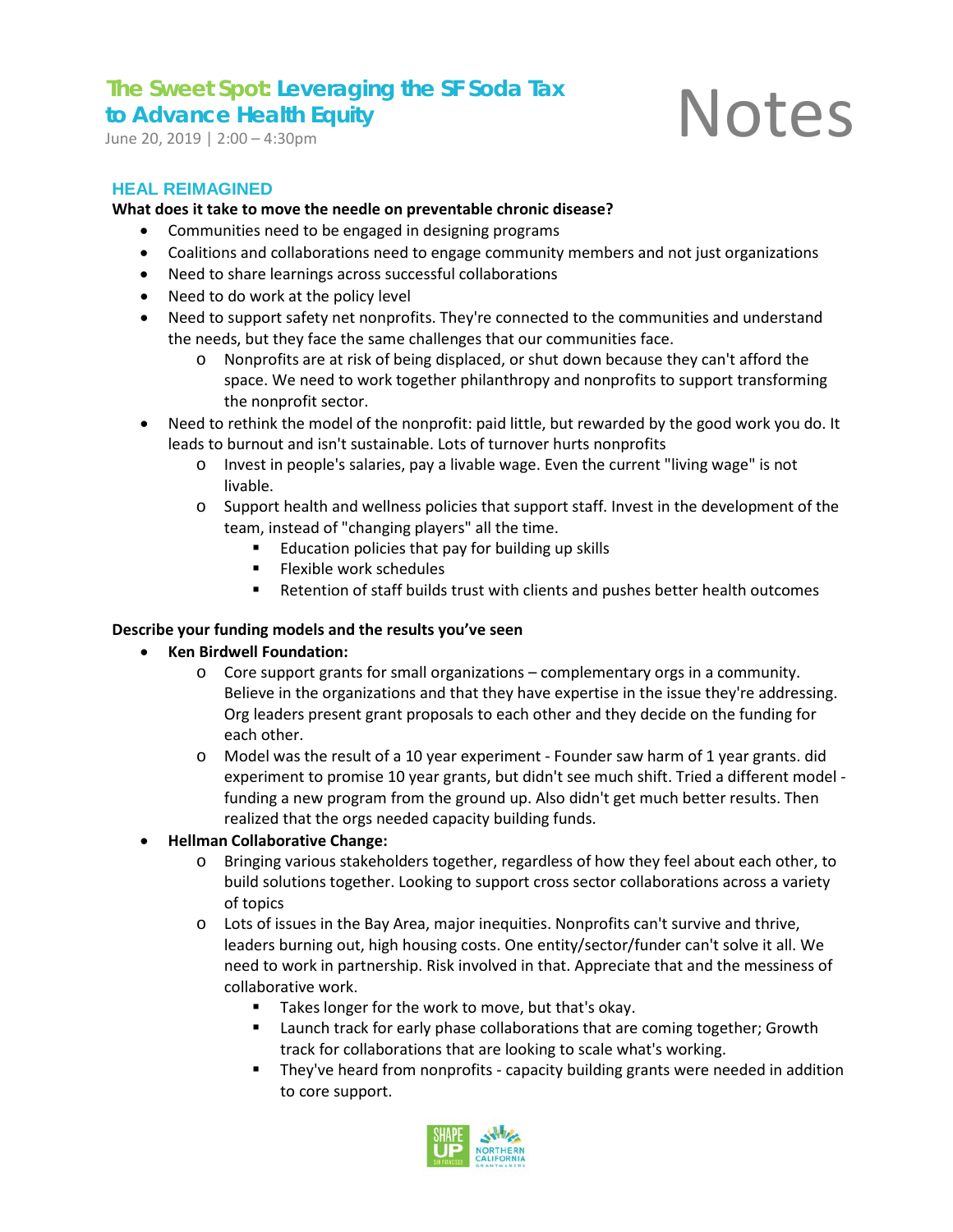- o They developed a capacity building model. Wanted to develop a model that identified assets of the partners, and what were the needs of the collaboration.
	- Experiment, they'll see at the end of 2 years: did it increase relationships? Did it drive impact? How did it contribute to scale?
- o Take a learner's approach, value from learning from grantee partners.

#### **Questions and Comments:**

- **How do you decide on which nonprofits to fund (Ken Birdwell Foundation)?**
	- o Look at neighborhoods that are experiencing rapid change or about to, and then look for orgs in these neighborhoods that have a 500k - 2.5M budget. Located in the community they're serving, operating for 3 years, learning culture internally.
	- o They do a general survey of human service organizations. The community will tell you what it needs, they're the experts. They end up working with orgs on hyper specific needs in a community.
- **What's the path for startup groups to become sustainable?** 
	- o Having a strong development team and strong story, able to engage with the community and build a grass roots movement.
	- o KBF funds data management systems, things that help an org tell their story better.
	- o Funders have an opportunity to sustain the work nonprofits do in collaboration. If we want to see systems change, we need to support orgs regardless of size, need to support advocacy work to tell their story and influence hearts and minds of policy makers
	- $\circ$  Funders have great relationships with each other what are the ways that funders are creating safe spaces so funders can meet with nonprofits to learn from them?
- **There's no quick fix - issues playing out stem from systemic racism from 400 years. We have to keep moving and stay with change even when it happens slowly.**
- **What are people's views of social enterprise? What would it take for grantmakers to make an investment in social enterprise/worker owned cooperatives?**
	- $\circ$  It's a way to create sustainability and revenue for organizations. Not a new idea, but it's a whole different business model. Takes a lot of work and resources to figure out how to do it. It would require a culture shift for a nonprofit.
	- o Not every org's mission would make sense to do this. But where there are opportunities to do this, and it makes sense to do, then KBF encourages it.
	- o Philanthropy has an opportunity to shift mindset around risk to invest in social enterprises and reinvest wealth in communities. VC looks at risk differently, they accept it and when it doesn't work out, they move on. Can't move the needle on equity if we don't take risks.
	- o Tech sector has idea of failing forward and that you learn from your mistakes and make a better product.

### **SMALL GROUP DISCUSSION (FUNDER):**

- KBF every org that goes through review process gets a small grant to thank them for their time and the results of their capacity building survey.
	- o Cohort has to be complementary, ready for capacity building
	- $\circ$  They use 3rd party tool for capacity building survey, very useful for the orgs that participate.
- If funders are going to use systems level change in their RFP's, then you should provide at least 5 years of funding.
- How do we support the capacity building needs of orgs applying and receiving funding from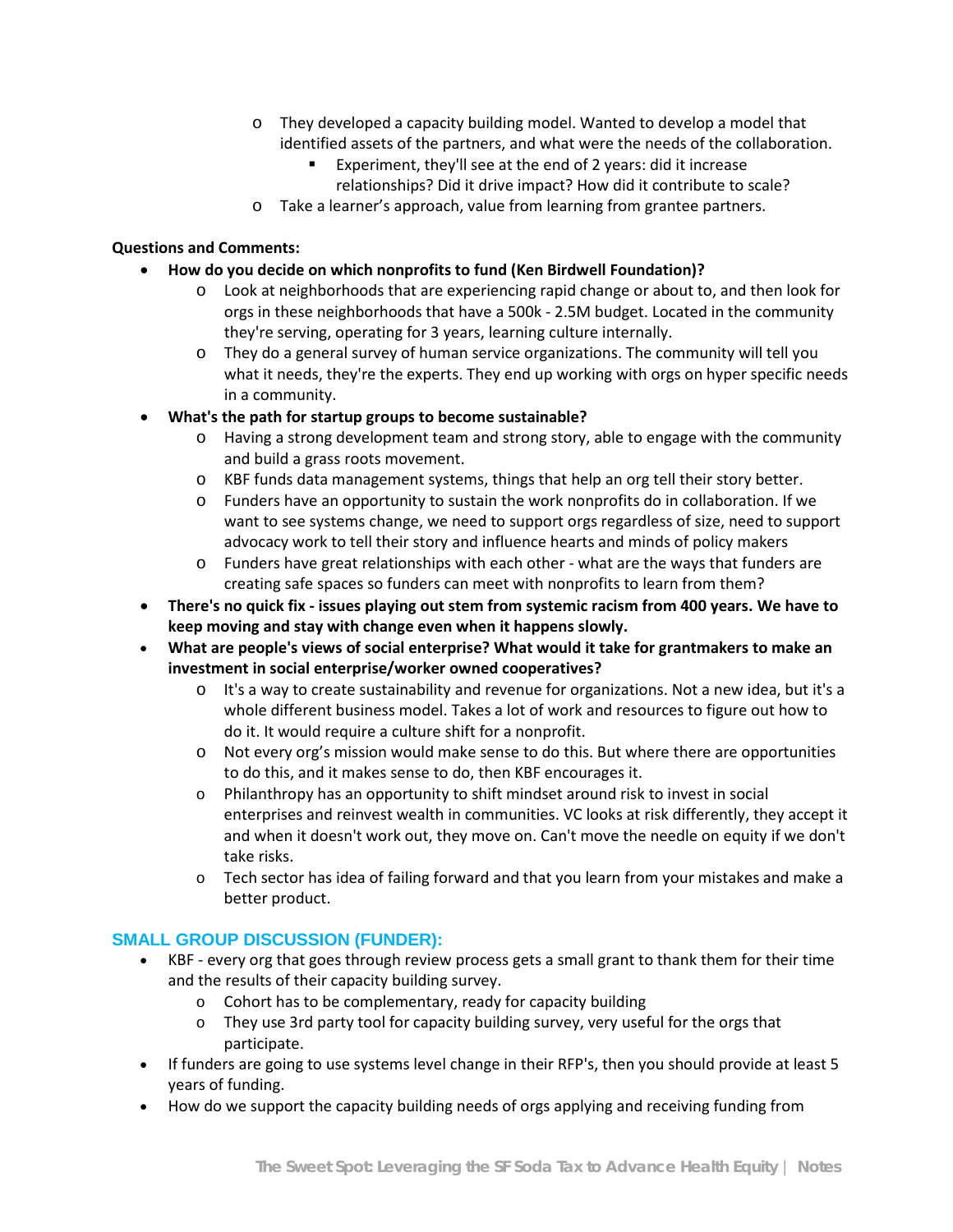# The Sweet Spot: Leveraging the SF Soda Tax<br>
to Advance Health Equity<br>
June 20, 2019 | 2:00 – 4:30pm **to Advance Health Equity**



SDDT? How do we build capacity for CBO's that don't have a deep understanding of chronic disease?

- Can the SSDT Advisory Committee help funders identify the unmet needs? They make recommendations to the city for what should be included in the program.
- How can we tell the story for statewide when this work takes so long?

### **SMALL GROUP DISCUSSION (NONPROFITS):**

#### **What new ideas for funding are you interested in exploring?**

- Intersectional collaboration
- Statewide HEAL fund
- **Policy Advocacy**
- Funding infrastructure, outdoor facilities, food systems
- **Addressing social determinants of health like paying livable wages, housing**
- **Food systems**
- "healing environments/spaces before HEAL holistic approaches
- Promote health equity within every public department
- **Invest in human capital – staff**

#### **How can we leverage the soda tax to increase HEAL in SF?**

- Living wage and health benefits for nonprofit staff
- Communication campaigns to achieve behavior change
- More requirements around "hiring/stipend". Don't require volunteerism for community-based educators/staff
- Education around cooking and community gardens, maintenance
- Media campaigns against the soda industry implemented by nonprofits with private funds
- Advocacy for more funds
- Require funding in CBO grants to set aside money for advocacy (including staff time and transportation)
- DPH model that is "fluid" at policy and infrastructure level.
- Work needs to happen at all levels (local, state, federal) at the same time.

#### **What programmatic work has had the greatest outcomes for chronic disease prevention?**

- Diabetes prevention program
- Culinary/cooking programs that are community and school-based
- Community gardens
- Culturally informed programs overall wellness/safe space
- Peer-to-peer approaches for both program design and delivery
- Shift from treatment to prevention through health care systems and clinics

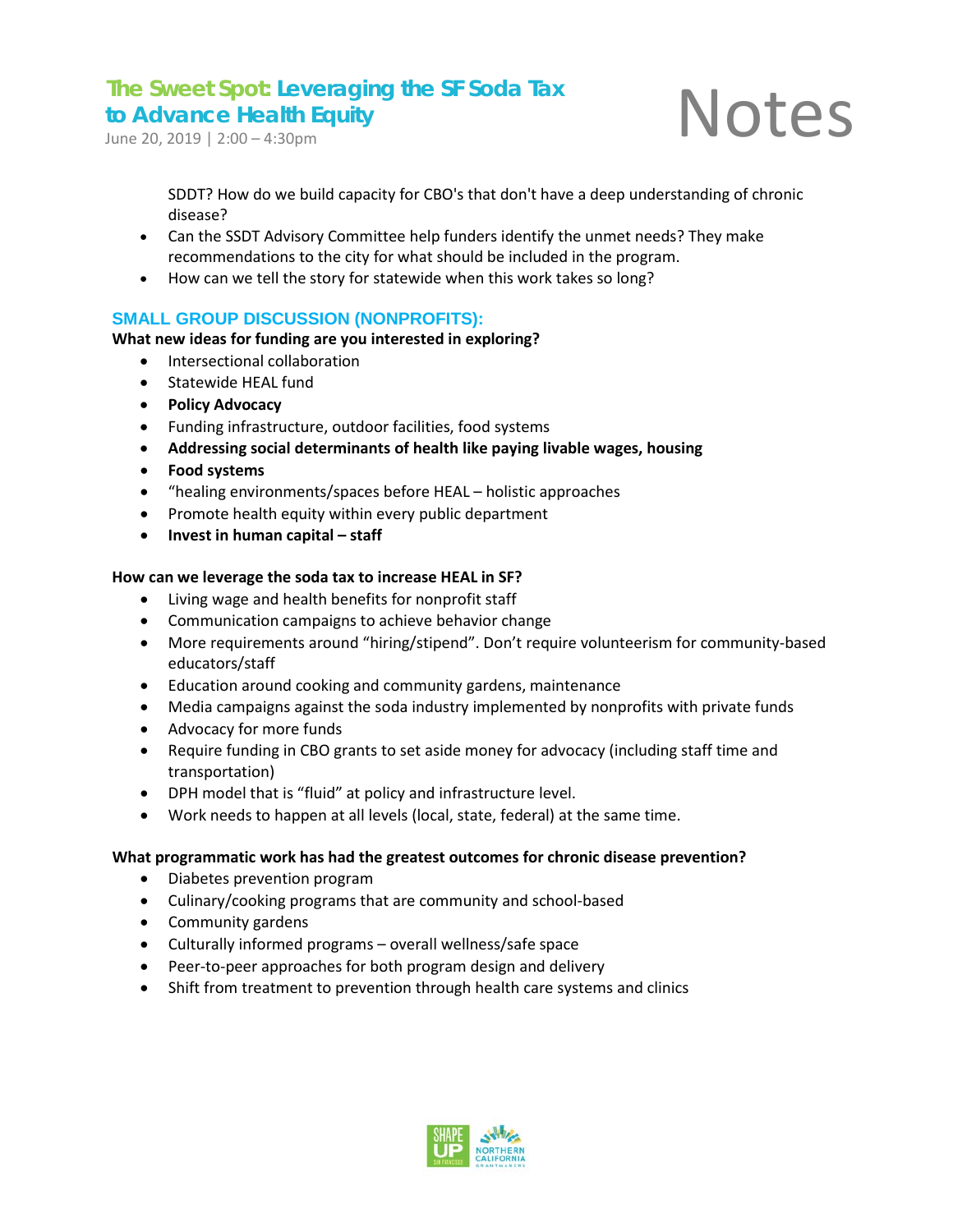

**WHAT** *- What did you notice? What stood out from the meeting?* **RISK** Willing to take risks

Willingness to be bold Failing Forward Embrace failure/risk as opportunity for learning/growth Funders need to **take more risks. Invest like Tech!** The need for funders to talk to other funders Being okay to fail Funders should invest more deeply and boldly in non-profits

#### **COLLABORATION**

Collaboration is critical Excited to hear foundations support collaboration Funders should influence each other to become more progressive Foundations being open to learning from grantees

### **FUNDING PRIORITIES**

Money for advocacy Advocacy – Need to invest in capacity and ability to do advocacy Innovative programs Health in all policies – how to get every city department to make health equity their job – land use/planning, transportation, public markets Panelist focused on process and values over concrete needs and gaps on the global scale Focus on social determinants of health Social enterprise for equity Long term funding (space to build relationships, collaborate)

#### **NOW WHAT?** *– What action will you take as a result of what you learned today? What can you do differently to ensure the success of HEAL work?*

**MORE COLLABORATION/COLLECTIVE IMPACT APPROACH** Collaborate with neighborhood orgs Collaborative change = (and needs) collaborative FUNDING Explicitly pay for collaboration in grants Convene mission-aligned programs for brainstorm Pay money to people coming to convener meetings